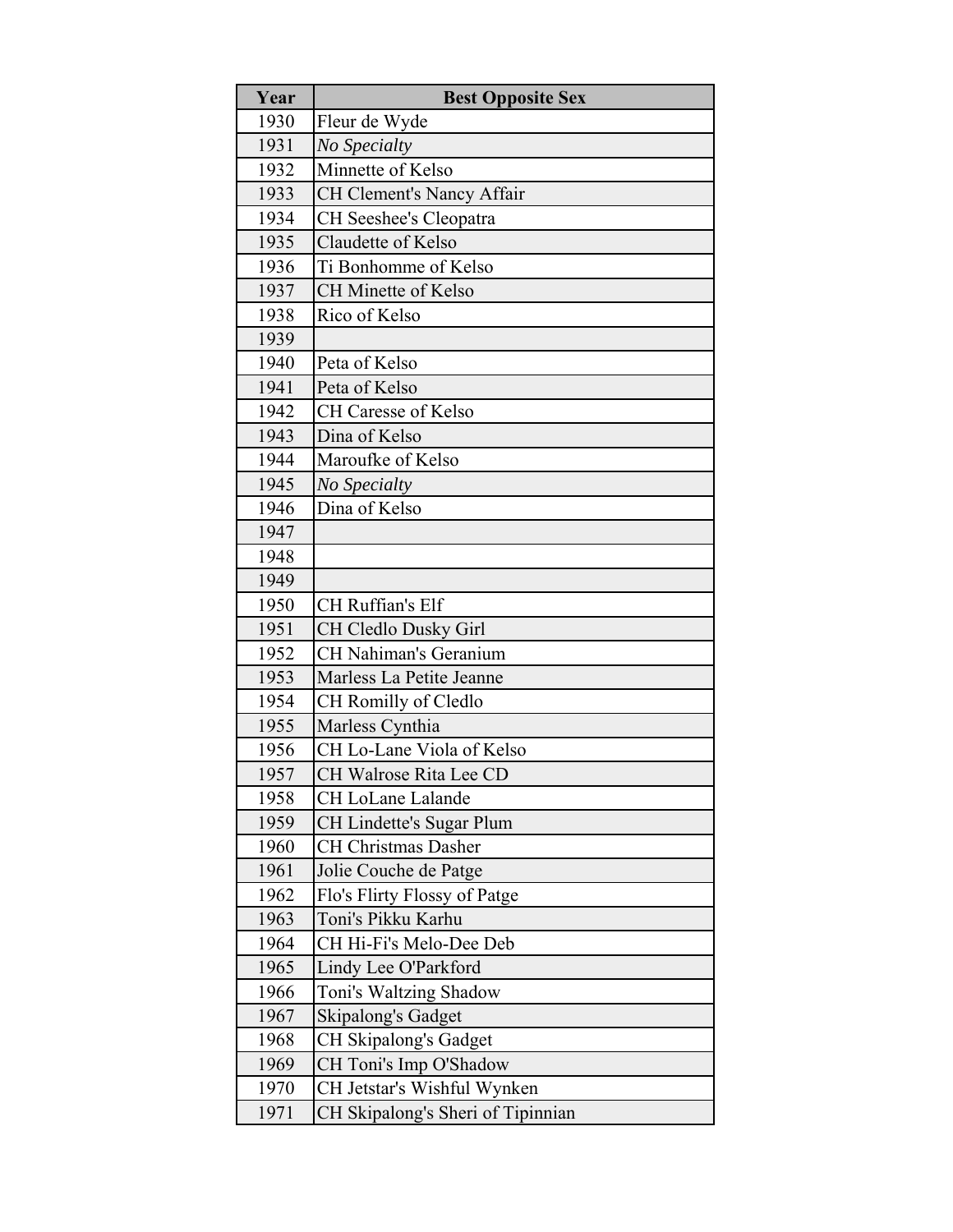| 1972 | CH MeadowWood Geraldine                |
|------|----------------------------------------|
| 1973 | <b>CH Mace's Dallas</b>                |
| 1974 | CH Skipalong's Gidget Basic Black      |
| 1975 | Padolin's Missile Two of A.R.E.S.      |
| 1976 | CH Padolin's Missile Two of A.R.E.S.   |
| 1976 | CH Skapalong Little Bit O'Dixie        |
| 1977 | Camplaren's Krowning Glory             |
| 1978 | CH Landmark's Duffy McFall             |
| 1979 | CH Elfe Mir's Sussie Q O'Lynden        |
| 1980 | CH Bess of Harmony                     |
| 1981 | CH Jetstar's Hellfire 'n Damnation     |
| 1982 | CH Jetstar's Hellfire 'n Damnation     |
| 1983 | CH Jetstar's Cheerleader               |
| 1984 | CH Harmony's Heavensent                |
| 1985 | CH Von Kay's Belgian Baron of Tuff     |
| 1986 | CH Harmony's Heavensent                |
| 1987 | CH Jetstar's Cheerleader               |
| 1988 | CH Dream On's One in a Million         |
| 1989 | CH Skipalong's La Kabin Poppy Bear     |
| 1990 | Mardeck's Danae Odae                   |
| 1991 | <b>CH</b> Spindrift Fresca             |
| 1992 | CHARES Tuf Enuf BE                     |
| 1993 | CH Dac's Top Gun                       |
| 1994 | CH Raffinee Spirit of Chatelet         |
| 1995 | CH Blumoon's Kit and Kaboodle          |
| 1996 | De Lamer's Pebble In The Sand          |
| 1997 | CH Blumoon's A Cut Above               |
| 1998 | <b>CH Shetan's Desert Flower</b>       |
| 1999 | <b>CH Shetan's Desert Flower</b>       |
| 2000 | CH Dante's Got A Line On You           |
| 2001 | CH Ken Be Too Legit to Quit CDX        |
| 2002 | CH Sheradin's When Spirits Talk        |
| 2003 | <b>CH Blackcrest's Court Jester</b>    |
| 2004 | CH Raffinee Kiara                      |
| 2005 | CH De Lamer Beach Party                |
| 2006 | CH Nanhall's Tropical Sensation.       |
| 2007 | CH Winbar's Stella B Jammin            |
| 2008 | <b>CH Bonchien Walking On Sunshine</b> |
| 2009 | CH Dante's Over The Top                |
| 2010 | CH DeLamer To Sea and Be Seen          |
| 2011 | CH DeLamer's Just Wait and Sea         |
| 2012 | CH DeLamer Sea Ya at the Top           |
| 2013 | <b>GCH De Lamer Black Ice</b>          |